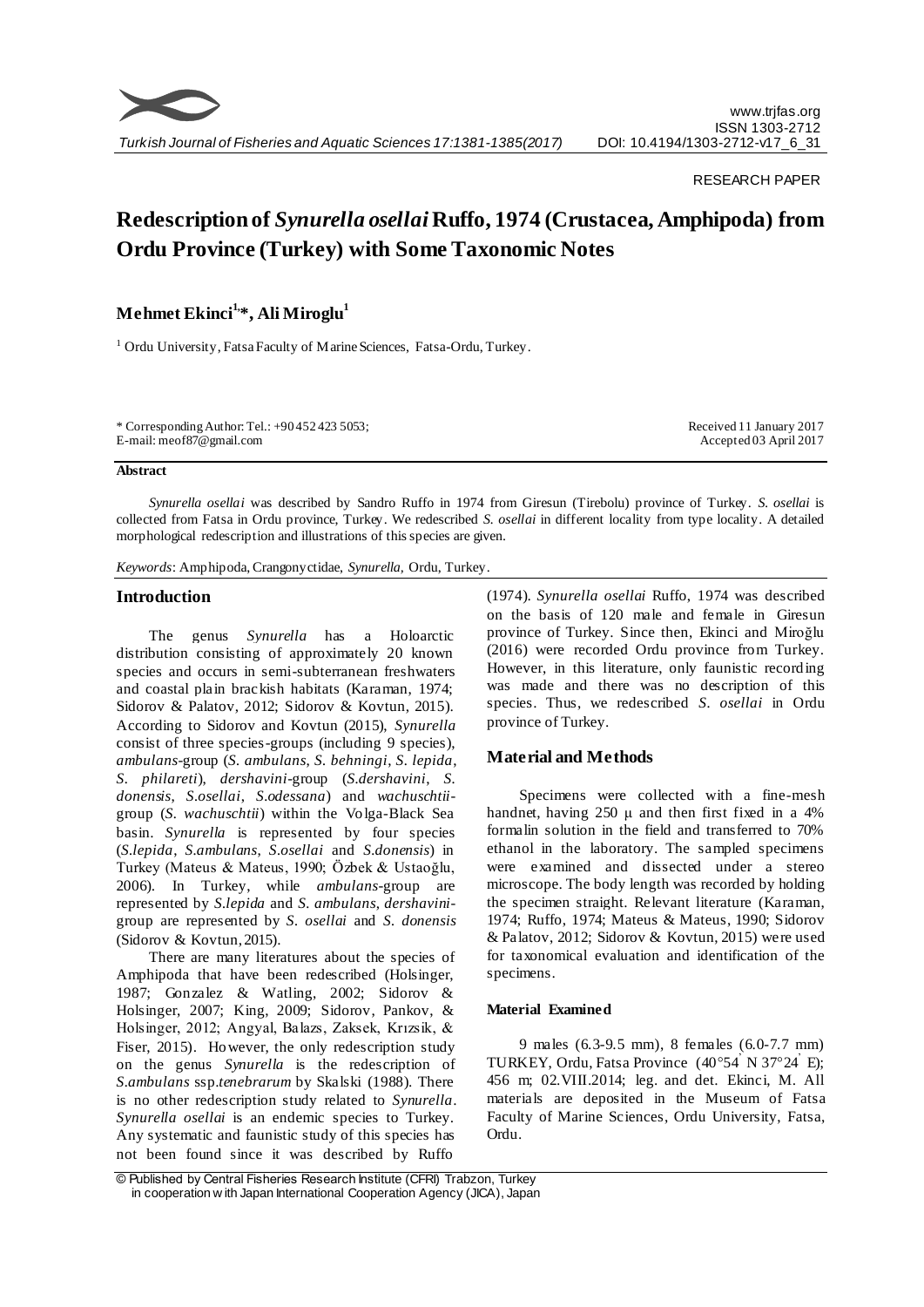

**Figure 1.** Habitus of male. Lateral view. Scale: 1 mm.



**Figure 2.** Male: (a) eye; (b) antenna 1; (c) antenna 2; (d) right mandible. Scale: (a, c) 0.5 mm; (b) 1 mm; (d) 0.1 mm.

#### **Results**

Redescription. Male (Figure 1), Head. Eyes (Figure 2a): vestigial 11 detached ommatidia, black. Antenna 1 (Figure 2b): 90% length of body; articles 1-2 with short setae on medioventral face; primary flagellum with 27 articles; accessory flagellum 2 articulate. Antenna 2 (Figure 2c): peduncular article 4 30% longer than article 5, both scarce setose, simple setae; flagellum with 9 articles, calceoli present. Left mandible: incisor 5-dentate, lacinia mobilis 5-dentate, setal row with 3 serrate setae, triturative molar strong, without accessory seta. Right man dible (Figure 2d): incisor 5-dentate, lacinia mobilis tetrafurcate; palp (Figure 3a) article 1 shorter than article 2-3; article 2 as long as article 3, 5 setae on inner margin; article 3 with 3 A-setae, 3 C-setae, 4 E-setae and row of about 10 D-setae. Maxilla 1 (Figure 3b): inner plate broad with 5 plumose setae; outer plate with 7 robust spines; palp articles 1 shorter than half article 2, article 2 bearing 10 stiff, simple setae apically. Maxilla 2 (Figure 3c): inner plate about 3/2 as broad as outer plate, with oblique row of 2 plumose setae, 14 setae on apex; outer plate with 11 slender setae on apex. Maxilliped (Figure 3d): inner plate with 6 small strong spines on apex, 2 long robust spines between inner margin and apex; outer plate with a row of 13 simple setae extending from inner margin to apex; palp quadriarticulate, palp articles 1 as long as articles 3-4, article 2 strong with row of simple setae on inner margin, article 3 with stiff setae on outer margin; article 4 (dactylus) with 1 setae on inner margin and outer margine, nail long with 1 setae at hinge. Pereon**.**  Coxalplates 1—3 similar, sub-rectangular, with 5—6 marginal setae; coxal plate 4 sub-quadrate, with 8 short setae on ventral margin; coxal plates 5-6 bilobate, with 4 short setae on posterior margin; coxal plate 7 small, with 4 short setae on posterior margin. Gnathopod 1 (Figure 4a) s maller than gnathopod 2; basis with 3 long setae on anterior margin and posterior margin; carpus/ propodus long rate 0.75, carpal lobe broad, bearing numerous setae; propodus sub-quadrate, palm with notched strong spines on inside and outside; dactylus short, with 8 tiny setules on inner and 5 setae on outer margins. Gnathopod 2 (Figure 4b): basis without setae on anterior margin, 4 setae on inner face and with 4 long setae on posterior margin; carpus/propodus long rate 0.38, carpal lobe narrow and bearing short setae; propodus subtriangular, palm with notched strong spines on inside and outside; dactylus long, with 12 tiny setules on inner and 5 setae on outer margins. Pereopods 3 and 4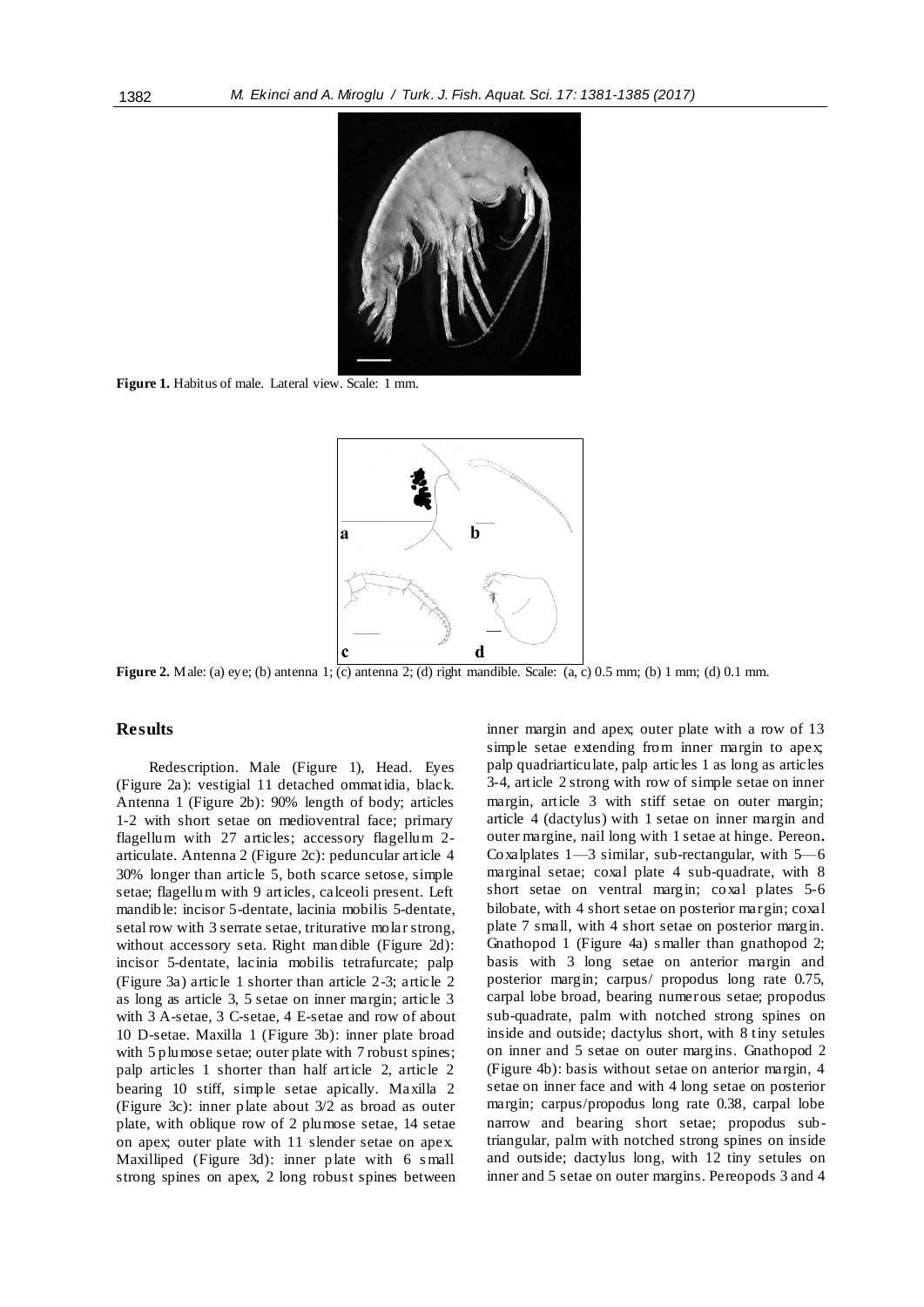

**Figure 3.** Male: (a) mandible palp; (b) maxilla 1; (c) maxilla 2; (d) maxilliped. Scale: (a, d) 0.5 mm; (b, c) 0.1 mm.



**Figure 4.** Male: (a) gnathopod 1; (b) gnathopod 2; (c) pereopod 3; (d) pereopod 4. Scale: 0.5 mm.

(Figure 4c, 4d) sub-equal in length; bases sub-linear bearing short setae on both margins; dactyli short, inner margin with 1 long seta and 1 tiny setula at hinge. Pereopods 5-7 (Figure 5a, 5b, 5c): sub-equal in length; bases of pereopods 5 and 6 slightly broader proximally than distally; dactyli short, inner margin with 1 long seta and 1 tiny setula at hinge. Pleon**.**  Epimeral plates 1—3 (Figure 6a): posterior margins of plates concave with 4—5 stiff setae; distoposterior corners hooked-like; ventral margin of epimeral plate 1 with 2 strongly notched spines; epimeral plates 2 and 3 concave, bearing 5 strong notched sub-marginal spines. Pleopods 1—3: sub-equal, peduncular articles each with 4 retinacula (Figure 5d); inner rami and outer rami with 11 articles, fringed with plumose setae. Urosome: urosomites completely fused but sutures visible, lacking dorsal armament. Uropod 1: peduncle with 7 setae on outer ma rgin, 1 setae on inner margin; outer ramus as long as inner ramus; inner ramus and outer ramus with 4 spines on apices. Uropod 2: peduncle with 2 setae on outer margin and 1 setae on inner margin; outer ramus shorter than inner ramus; inner ramus and outer ramus with 5 spines on apices. Uropod 3 (Figure 6c): uniramous, peduncle cone-shaped, about twice as long as endopodite. Telson (Figure 6b): not tapered distally, elongate, as long as uropod 3; apical margin cleft, about 1/2 of total length, with 5 spines on apex.

Female, sexually dimorphic characters. Smaller than male, with more slender body. Antenna 1 half of total body length; nearly twice as long as antenna 2. Gnathopod 1 almost twice as long as gnathopod 2. Telson cleft, about ½ of total lenght, V-shaped.

**Diagnosis:** A medium-large species. Body semitransparent. Eyes black, positioned at the front of the head. Antenna 1 very long, comprised about 90% of total body length; more than twice as long as antenna 2; calceoli present. Gnathopod 2 almost twice as long as gnathopod 1. Epimera 1-3 hook-shape and very pointed. Pleopods with 4 retinacula. Telson cleft, about ½ of total lenght, V-shaped. Uropod 3 shorter than telson and uropods 1-2.

**Variability:** Examined specimens have variations in the number of flagellum segments of antenna 1. This character seems to be age-dependent. Among the specimens, the number of flagellum segments of antenna 1 varies between 21 and 27.

**Habitat:** Specimens were sampled from an active fount trough which have mud-detritus sediment and alga vegetation.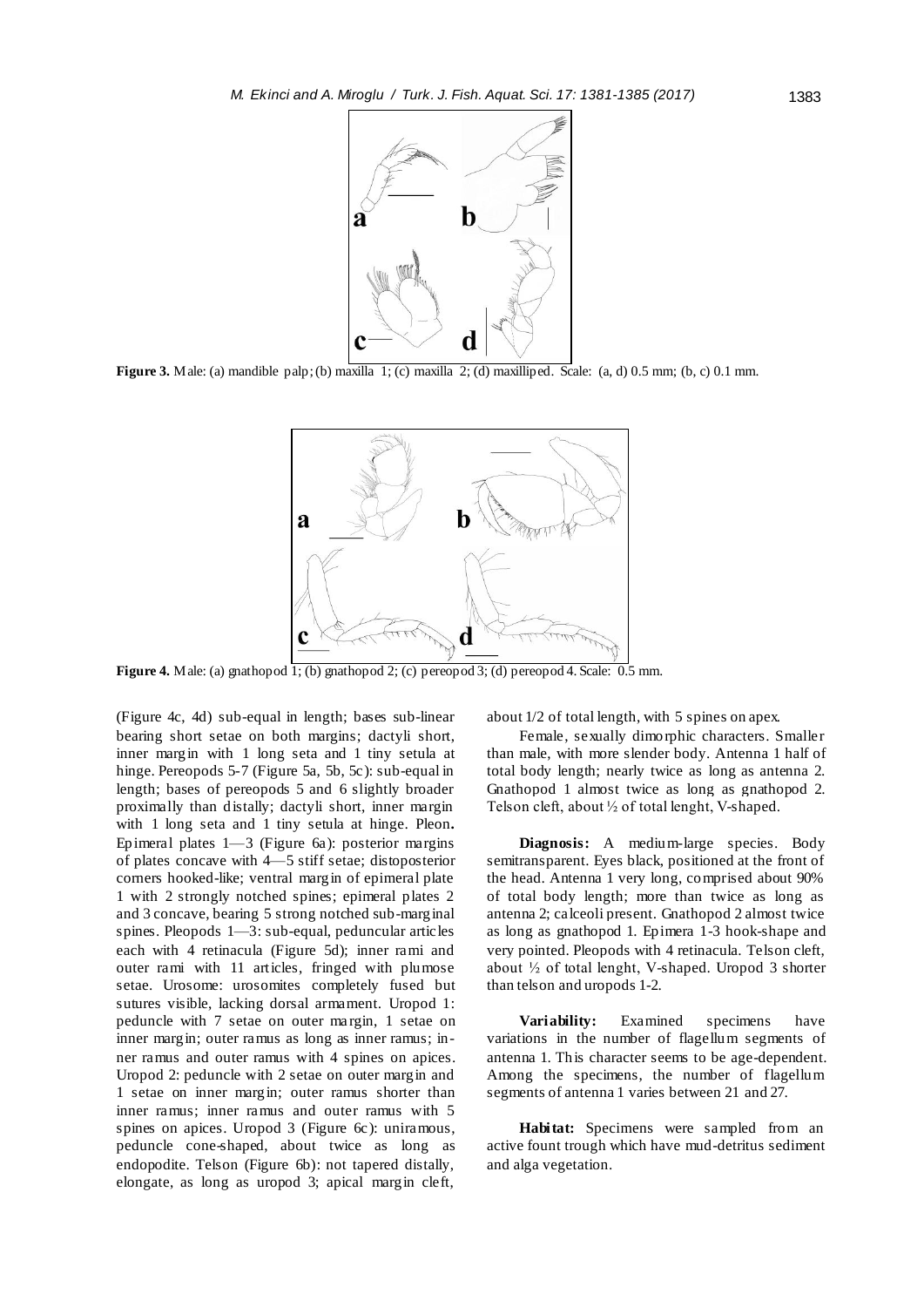

**Figure 5.** Male: (a) pereopod 5; (b) pereopod 6; (c) pereopod 7; (d) retinacula. Scale: (a, b, c) 1 mm; (d) 0.1 mm.



**Figure 6.** Male: (a) epimera  $1-\overline{3}$ ; (b) Telson; (c) Üropod 3. Scale: 0,5 mm.

Remarks. *Synurella osellai* has a number of unique features: (1) Epimera 1-3 hook-shape and very pointed; (2) pleopods with 4 retinacula; (3) telson cleft, about  $\frac{1}{2}$  of total lenght, V-shaped; (4) calceoli present.

#### **References**

- Angyal, D., Balazs, G., Zaksek, V., Krızsik, V., & Fiser, C. (2015). Redescription of two subterranean amphipods *Niphargus molnari* Mehely, 1927 and *Niphargus gebhardti* Schellenberg, 1934 (Amphipoda, Niphargidae) and their *ZooKeys*, 509, 53–85. http://dx.doi.org/10.3897/zookeys.509.98 20
- Ekinci, M., & Miroğlu, A. (2016). Ordu İli (Türkiye) Tatlısu Gammaridea (Crustacea, Amphipoda) Üzerine Araştırma. *Ordu Üniversitesi Bilim ve Teknoloji Dergisi*, 6 (2), 158-169.
- Gonzalez, E.R., & Watling, L. (2002). Redescription of the Freshwater Amphipod *Hyalella faxoni* from Costa Rica (Crustacea: Amphipoda: Hyalellidae). *Revista de Biologia Tropical*, 50(2), 659-667.
- Holsinger, J.R. (1987). Redescription of the Stygobiont

Amphipod Crustacean *Stygobromus pusillus* **(**Crangonyctidae) from the Soviet Union, with Comments on Taxonomic and Zoogeographic Relationships. *Journal of Crustacean Biology*, 7(2), 249-257.

- Karaman, G.S. (1974). 58. Contribution to the Knowledge of the Amphipoda. Genus *Synurella* Wrzes in Yugoslavia with Remarks on Its All World Known Species, Their Synonymy, Bibliography and Distribution (Fam. Gammaridae). *Poljoprivreda i Sumarstvo*, 20 (2-3), 83-133.
- King, R.A. (2009). Redescription of the Freshwater Amphipod *Austrochiltonia australis* (Sayce) (Crustacea: Amphipoda, Chiltoniidae). *Memoirs of Museum Victoria*, 66, 85–93.
- Mateus A., & Mateus, E. (1990). Etude d'une collection d'amphipodes spécialement du sud-ouest asiatique du Muséum d'Histoire Naturelle de Vienne (Autriche). *Annalen des Naturhistorischen Museums in Wien*, 91 B, 273-331.
- Özbek, M., & Ustaoğlu, M.R. (2006). Check-list of Malacostraca (Crustacea) Species of Turkish Inland Waters. *Ege Üniversitesi Su Ürünleri Dergisi*, 23(1- 2), 229-234.
- Ruffo, S. (1974). II genere *Synurella* Wrzesn. in Anatolia,